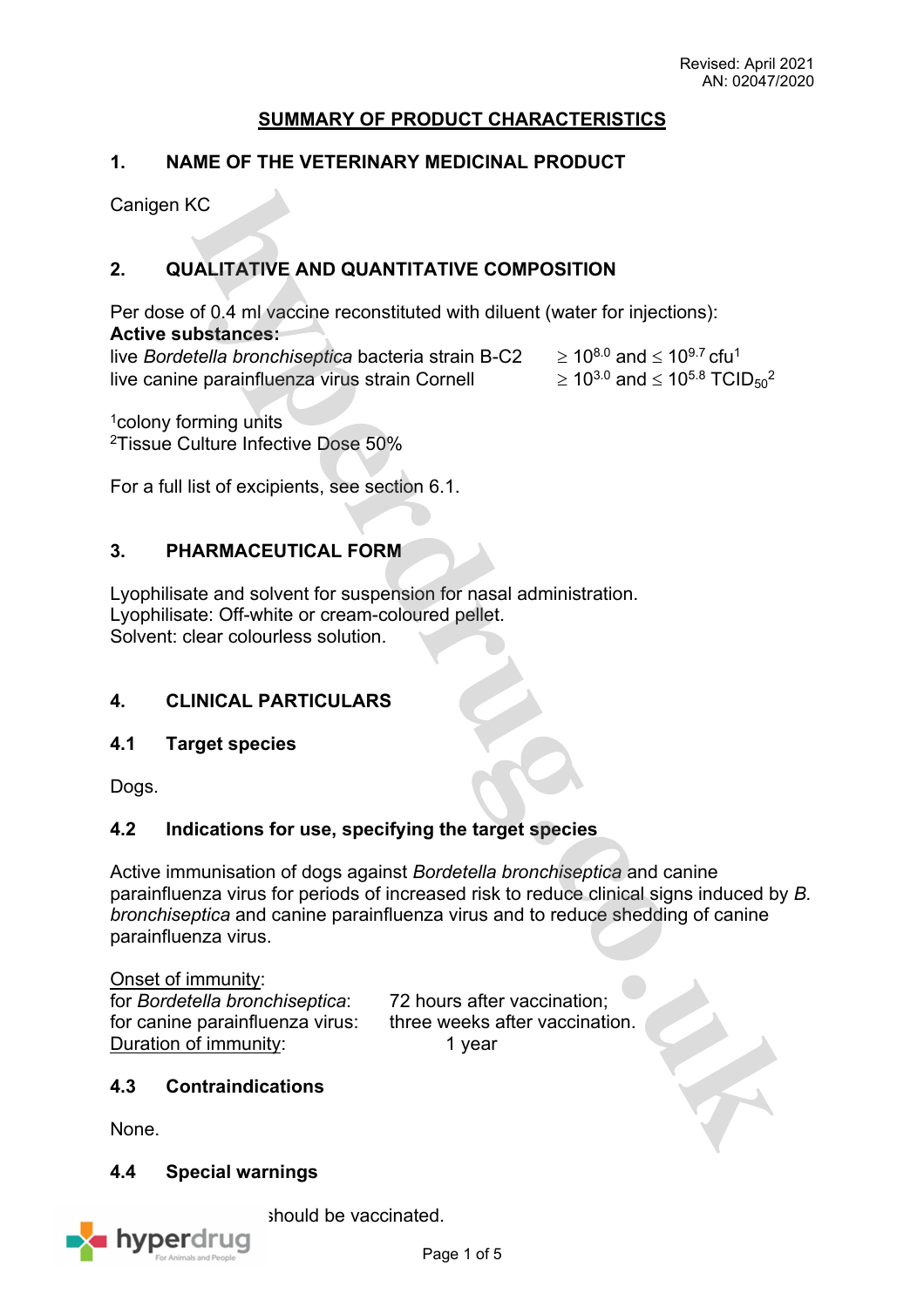# **4.5 Special precautions for use**

#### Special precautions for use in animals

Vaccinated animals can spread the *Bordetella bronchiseptica* vaccine strain for six weeks and the canine parainfluenza vaccine strain for a few days after vaccination. Immunosuppressive medication may impair the development of active immunity and may increase the chance of adverse effects caused by the live vaccine strains. Cats, pigs and unvaccinated dogs may react to the vaccine strains with mild and transient respiratory signs. Other animals, like rabbits and small rodents have not been tested.

Special precautions to be taken by the person administering the veterinary medicinal product to animals

Immunocompromised individuals should avoid any contact with the vaccine and vaccinated dogs up to six weeks after vaccination.

Disinfect hands and equipment after use.

## **4.6 Adverse reactions (frequency and seriousness)**

Mild discharges from the eyes and nose can occur from the day after vaccination, sometimes accompanied by wheezing, sneezing and/or coughing, particularly in very young susceptible puppies. Signs are generally transient, but in occasional cases may persist for up to four weeks. In animals, which show more severe signs, appropriate antibiotic treatment may be indicated. In very rare cases lethargy and vomiting may occur after vaccination. In very rare cases hypersensitivity reactions may occur. Such reactions may evolve to a more severe condition (anaphylaxis), which may be life-threatening. If such reactions occur appropriate treatment is recommended. Clinical signs of immune-mediated haemolytic anaemia, immunemediated thrombocytopenia or immune-mediated polyarthritis have been reported in very rare cases.

The frequency of adverse reactions is defined using the following convention:

- very common (more than 1 in 10 animals treated displaying adverse reaction(s))
- common (more than 1 but less than 10 animals in 100 animals treated)
- uncommon (more than 1 but less than 10 animals in 1,000 animals treated)
- rare (more than 1 but less than 10 animals in 10,000 animals treated)
- very rare (less than 1 animal in 10,000 animals treated, including isolated reports).

## **4.7 Use during pregnancy, lactation or lay**

Can be used during pregnancy.

#### **4.8 Interaction with other medicinal products and other forms of interaction**

Do not administer in conjunction with other intranasal treatments or during antibiotic treatment.

Safety and efficacy data are available which demonstrate that this vaccine can be administered on the same day, but not mixed, with the live vaccines of the Canigen series distemper, canine contagious hepatitis caused by canine

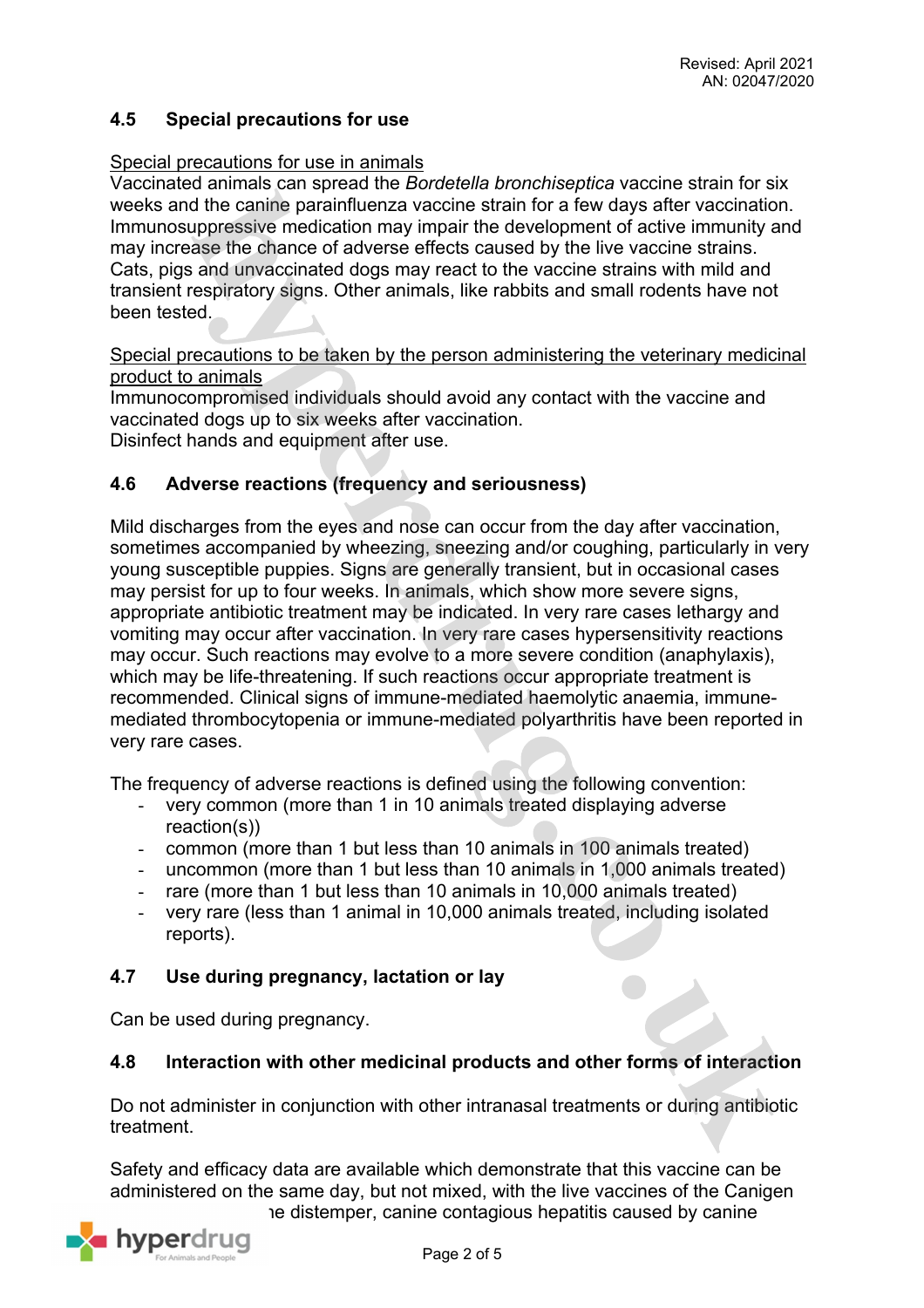adenovirus type 1, canine parvovirus disease and respiratory disease caused by canine adenovirus type 2, where authorised, and inactivated vaccines of the Canigen series against canine leptospirosis caused by all or some of the following serovars: *L. interrogans* serogroup Canicola serovar Canicola, *L. interrogans* serogroup Icterohaemorrhagiae serovar Copenhageni, *L. interrogans* serogroup Australis serovar Bratislava, and *L. kirschneri* serogroup Grippotyphosa serovar Bananal/Liangguang. In very rare cases a transient acute hypersensitivity reaction may occur when this product is used with other vaccines. No information is available on the safety and efficacy of this vaccine when used with

any other veterinary medicinal product except the products mentioned above. A decision to use this vaccine before or after any other veterinary medicinal product therefore needs to be made on a case by case basis.

In case antibiotics are administered within one week after vaccination, the vaccination should be repeated after the antibiotic treatment is finished.

# **4.9 Amounts to be administered and administration route**

Allow the sterile diluent provided to reach room temperature (15 -  $25^{\circ}$ C). Aseptically reconstitute the freeze-dried vaccine with the diluent. Shake well after addition of the diluent. Remove the needle and administer 0.4 ml directly from the tip of the syringe into one nostril.

#### Vaccination scheme:

Dogs should be at least 3 weeks of age. When Canigen KC is concurrently administered (i.e. not mixed) with another vaccine of the Canigen series as indicated under section 4.8, dogs should not be younger than the minimum age recommended for the other Canigen vaccine.

Unvaccinated dogs should receive one dose at least 3 weeks prior to the period of anticipated risk, e.g. temporary kennelling, in order to get protection for both vaccine agents. In order to get protection for *Bordetella bronchiseptica* unvaccinated dogs should receive one dose at least 72 hours prior to the period of anticipated risk (see also section 4.5 Special precautions for use).

Revaccinate annually.

## **4.10 Overdose (symptoms, emergency procedures, antidotes), if necessary**

Particularly in very young puppies, signs of upper respiratory tract disease may occur after an overdose, including ocular and nasal discharges, pharyngitis, sneezing and coughing. The signs may start the day after vaccination and have been seen for up to 4 weeks after vaccination.

## **4.11 Withdrawal period**

Not applicable.

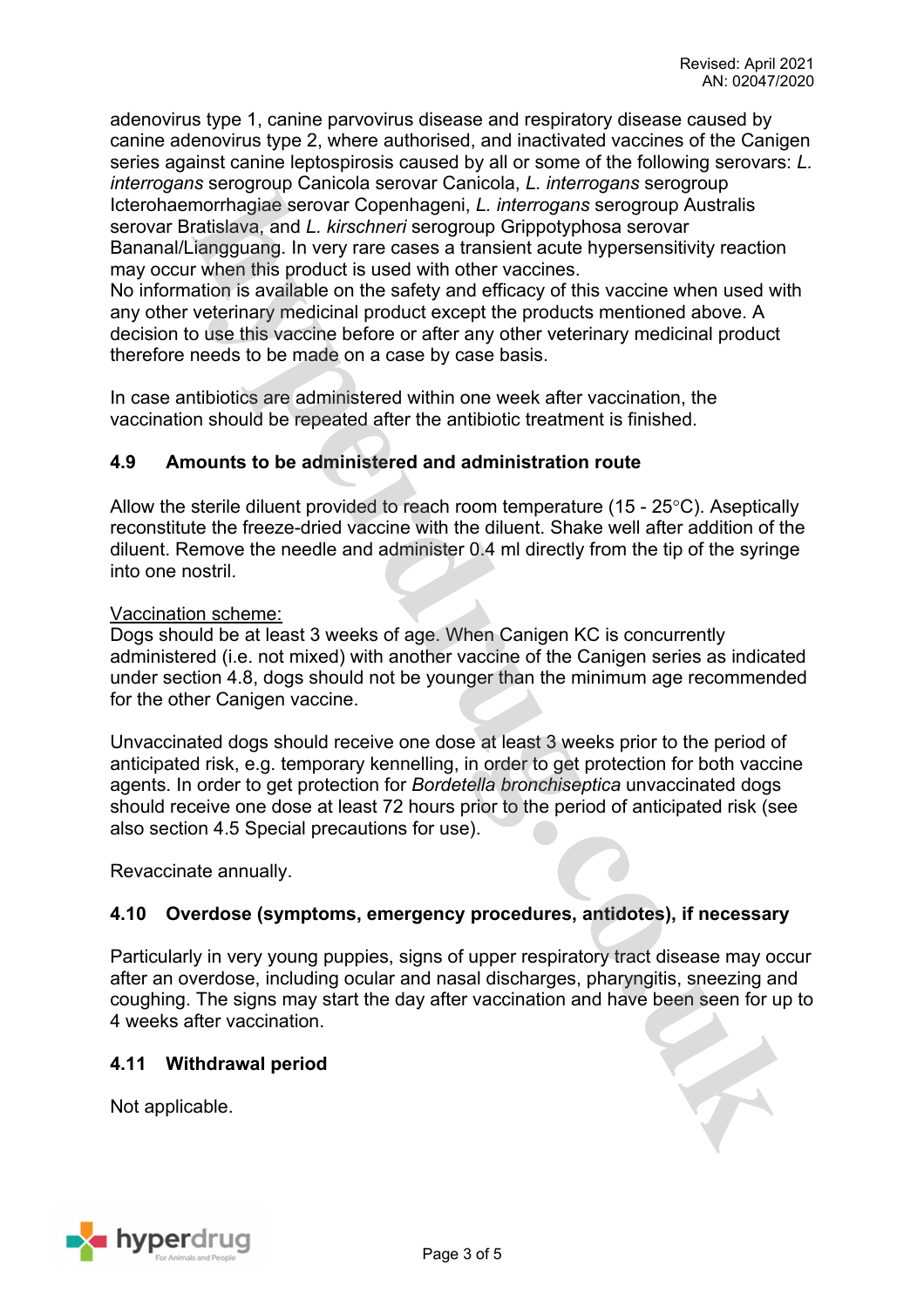# **5. IMMUNOLOGICAL PROPERTIES**

The product contains live *Bordetella bronchiseptica* strain B-C2 and live canine parainfluenza virus strain Cornell. After intranasal vaccination, the product stimulates the development of active immunity against *Bordetella bronchiseptica* and canine parainfluenza virus.

No data on the influence of maternal antibodies on the effect of vaccination with Canigen KC are available. From literature, it is considered that this type of intranasal vaccine is able to induce an immune response without interference with maternally derived antibodies.

Data are available to show a reduction in shedding of *Bordetella bronchiseptica* from 3 months to 1 year after vaccination.

ATCvet code: QI07AF

# **6. PHARMACEUTICAL PARTICULARS**

#### **6.1 List of excipients**

Gelatin-based stabiliser. Sodium chloride. Phosphate buffer. Water for injections.

#### **6.2 Incompatibilities**

Do not mix with any other veterinary medicinal product, except diluent recommended for use with the product.

#### **6.3 Shelf life**

Shelf-life of the veterinary medicinal product as packaged for sale: 27 months. Shelf-life after reconstitution according to directions: 1 hour.

## **6.4 Special precautions for storage**

Store and transport refrigerated (2  $^{\circ}$ C – 8  $^{\circ}$ C). Do not freeze. Protect from light.

## **6.5 Nature and composition of immediate packaging**

3 ml (single dose presentation) or 10 ml (5 and 10 dose presentation) vial of glass Type I (Ph.Eur.) closed with a halogenobutyl rubber stopper and sealed with coded aluminium cap and accompanied by a vial of sterile diluent.

The diluent supplied for reconstitution is filled in the same type container (glass Type I vial and rubber stopper) as the product. The filling volume is:

1 dose 0.6 ml 5 dose 2.4 ml 10 dose  $4.6$  ml